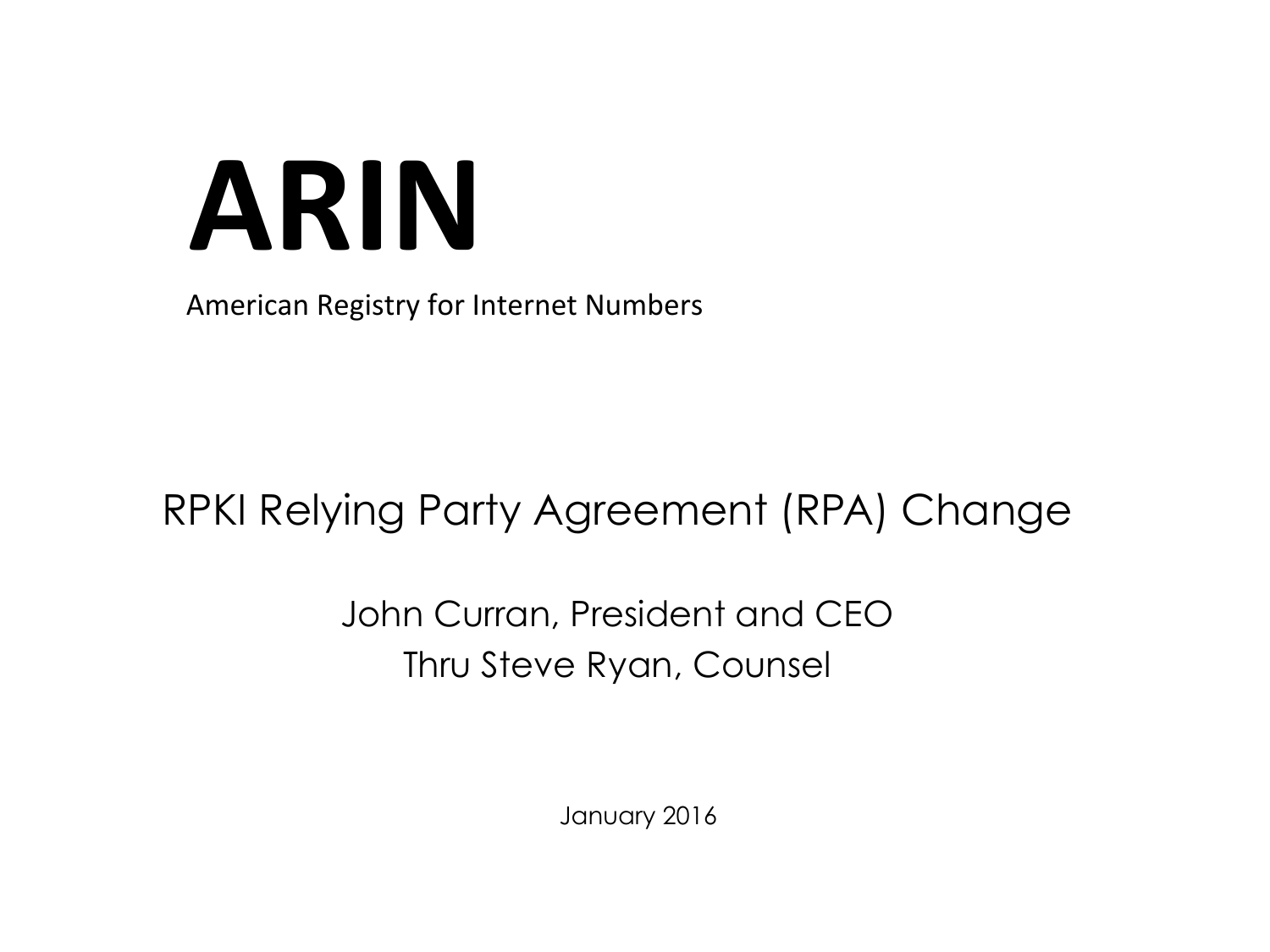#### Situation

- Resource certification/RPKI is a system allowing resource holders to publish and maintain specific information about their IP address blocks in a secure manner
- ARIN's customers use ARIN's RPKI services to publish (to other ISPs globally) the allowed routing for their ARIN-issued IP address blocks
- This RPKI information is publicly available, similar in concept to other information ARIN publishes, such as Whois and DNS information from ARIN's customers (which is used and relied upon by third parties who often have no direct contractual relationship with ARIN and thus no specific limitation on ARIN's liability)
- ISPs may use the RKPI data (when available) to confirm that routes they receive are from the appropriate/authorized party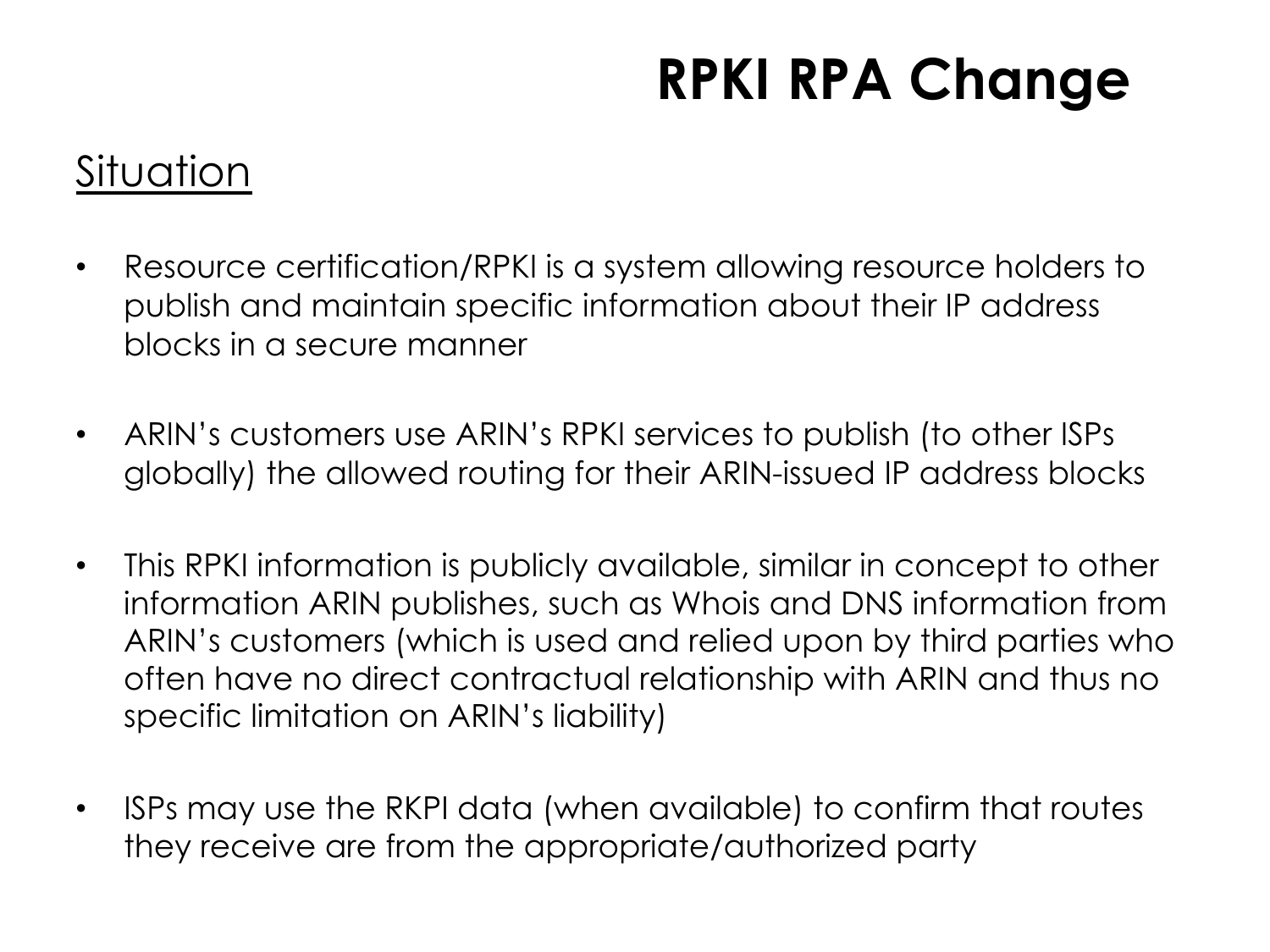### Situation (cont.)

- Presently, third-parties must go to the ARIN web site and *click-toaccept* on ARIN's Relying Party Agreement (RPA) in order to obtain access to the encryption key (i.e. the "trust anchor") for ARIN's published RPKI data
- ARIN has consistently heard from the community that requiring third-parties to do this RPA acceptance step should not be necessary, and is inhibiting the deployment of RPKI in the ARIN region. The principle complaint is that technical staff must do an extra step compared to other regions in order to use ARIN data (specifically, having to send the RPA to their lawyers for review as a result of explicit legal acceptance) before being able to obtain access to ARIN RPKI data.

In 2015, ARIN undertook a multi-disciplinary review of the liability associated with its RPKI services and the RPKI agreement structures the changes made as a result of this review are summarized in this presentation.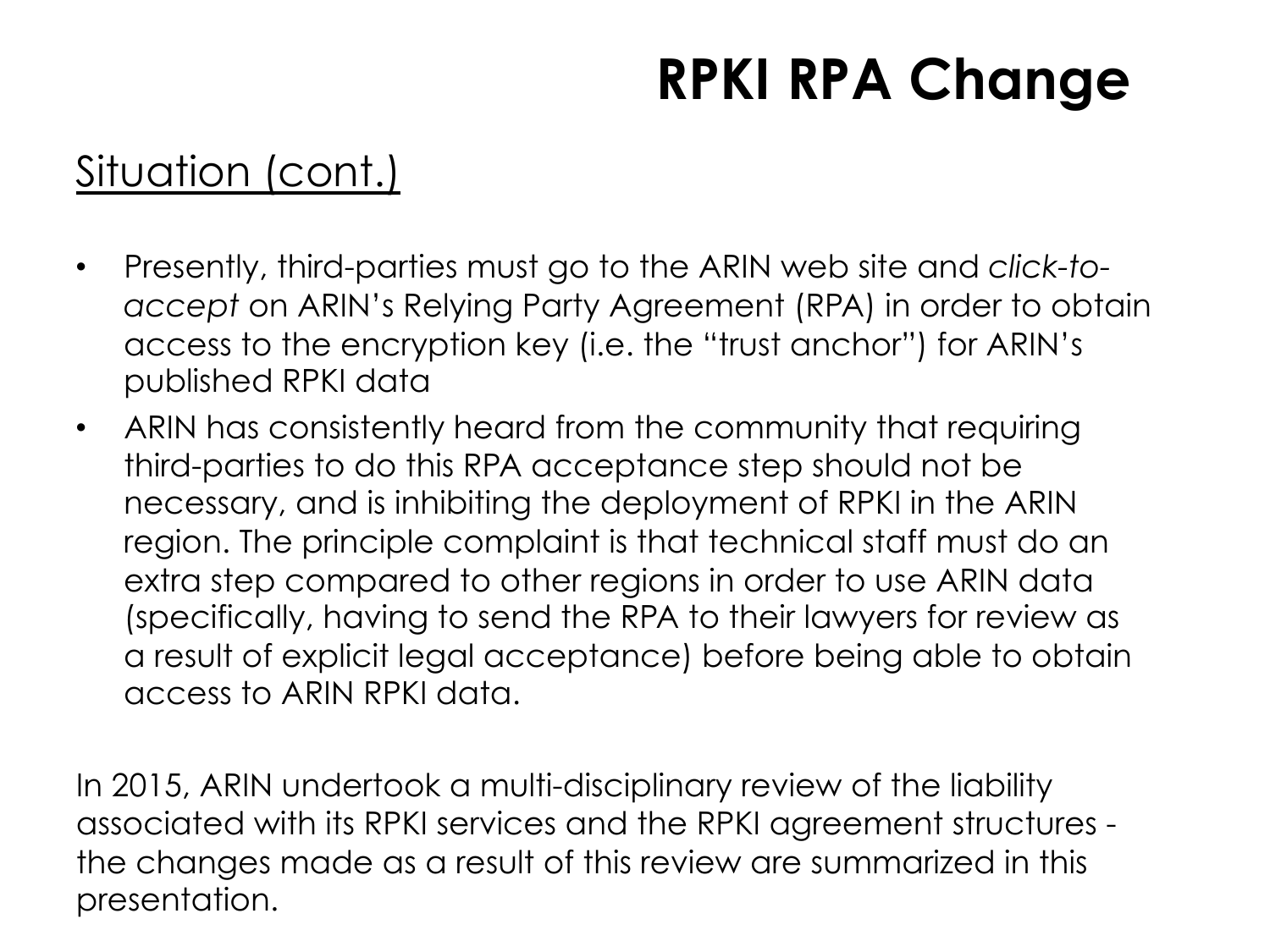#### Typical RPKI Usage & Potential Liability Claims *Scenario 1*

[Redacted Scenario Explanation]

*Scenario 2* 

[Redacted Scenario Explanation]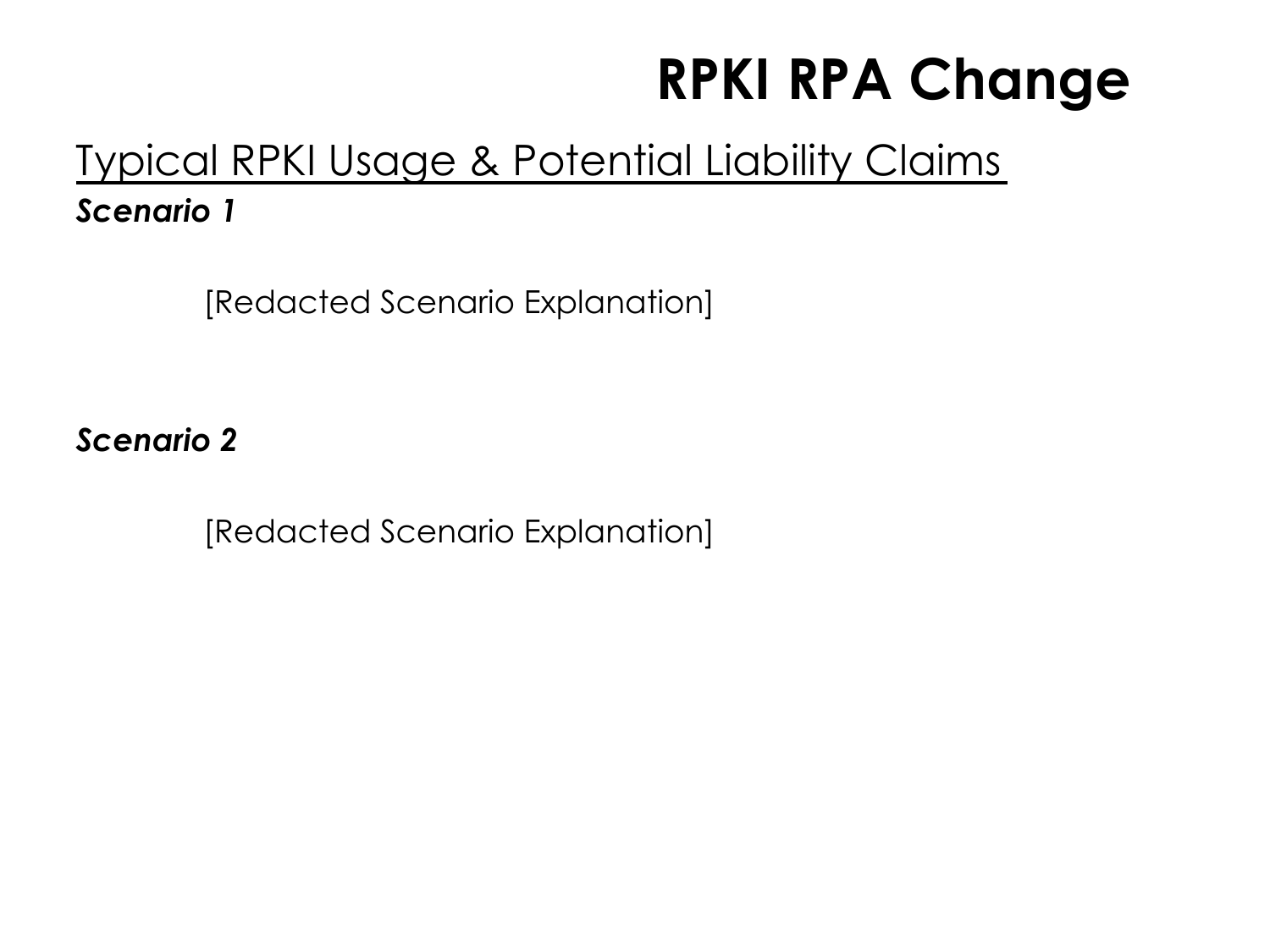### Typical RPKI Usage & Potential Liability Claims (cont.)

- In either Scenario 1 or Scenario 2, if the inability to reach **ISP A**'s customers is believed to be connection to **ISP A**'s use of ARIN's RPKI services, then **ISP A** has indemnification duties to ARIN from any related claims
- This applies is all circumstances there cannot be a relying party whose connectivity to a destination is allegedly impacted (as a consequence of ARIN's RPKI services) without the ISP or organization providing connectivity to that destination being an ARIN customer under RSA or LRSA.

However, indemnification is only as useful as the resources of the indemnifying party. *A case of particular concern would be if a small ISP served a large bank or financial firm and the financial firm was seriously impacted (e.g. \$[Redacted Value]) by the small ISP's RPKI usage – the small ISP may not be have sufficient resources to provide meaningful indemnification of ARIN against such claims.*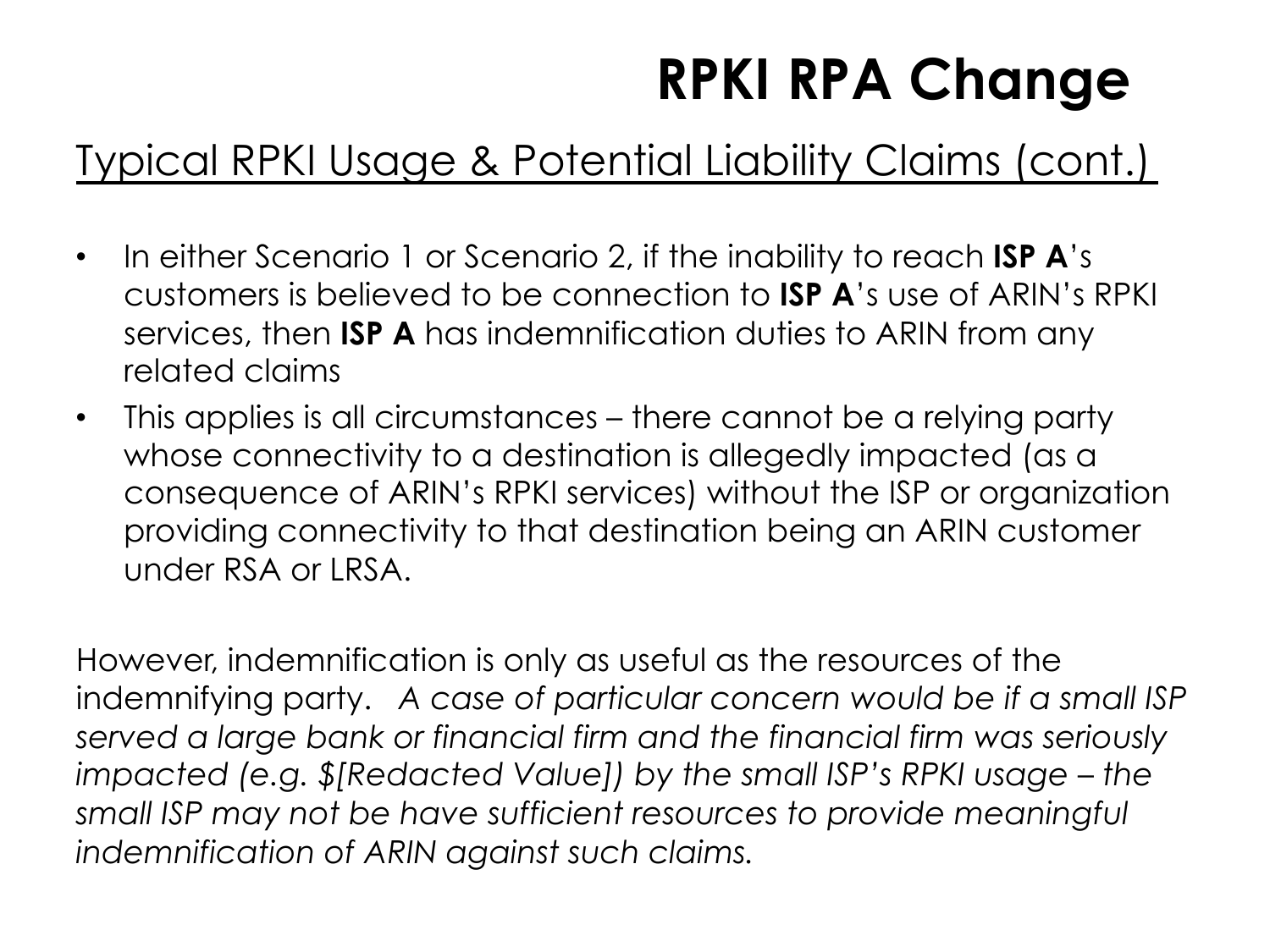### Challenges with RPKI liability

• *All of the information in ARIN's RPKI system comes from an ARIN customer who has signed an RSA/LRSA which requires indemnification of ARIN from any allegation of damage or loss*  incurred in connection with any third-party claim, demand or action *arising from their use of Services* 

*(while this is applicable to any service we provide to customers, we have also made "RPKI services" explicit in the "Services" definition in the RSA 12/LRSA 4 agreement* 

- [Redacted Challenge]
- [Redacted Introduction], it is desirable to also set clear expectations upon parties accessing ARIN's RPKI data, hence the Relying Party Agreement. In particular, it is important to make clear that RPKI data may and should be used to strengthen routing when available, but a relying party should readily handle the unexpected lack of RPKI information.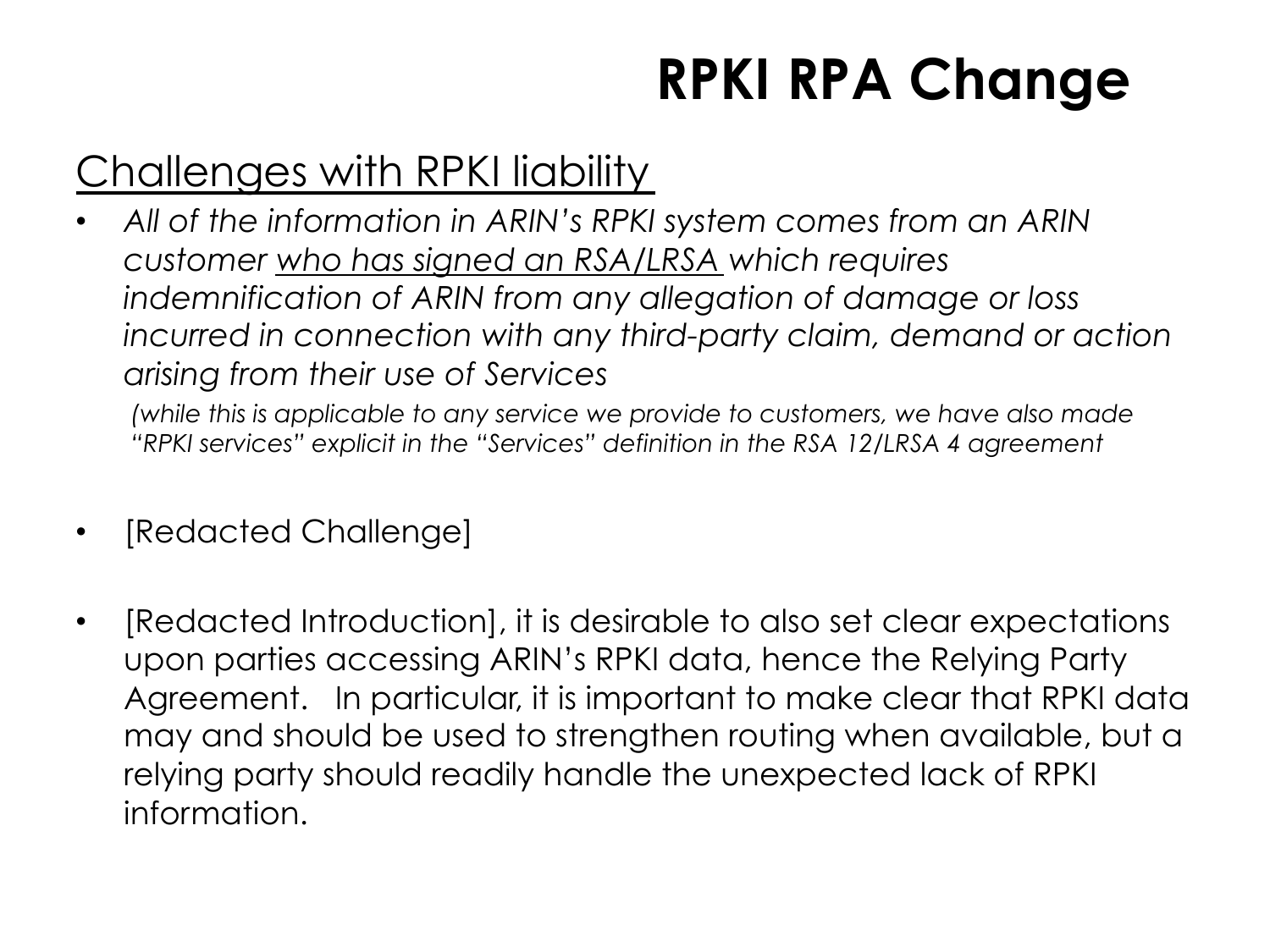### Relying Party Agreement

- Contains similar indemnification language for any party using or accessing ARIN's RPKI services
- This limitation is prominently displayed on the ARIN web site and in our RPKI tutorial and announcement materials (Note also that each of ARIN's digital RPKI certificates include a "policy qualifier" pointing to our Certificate Practices Statement (CPS) which contains the same indemnification language as the RPA)
- We proposed that ARIN amend our RPA practices and rely solely upon access of RPKI services as acceptance of the agreement
- [Redacted Introduction], it would bring ARIN into alignment with the practices in the other four regions and will remove a significant barrier for those deploying RPKI
- Upon careful review, there is a reasonable basis to argue that parties receiving the ongoing benefit of ARIN's RPKI services are bound to the Relying Party Agreement by such usage.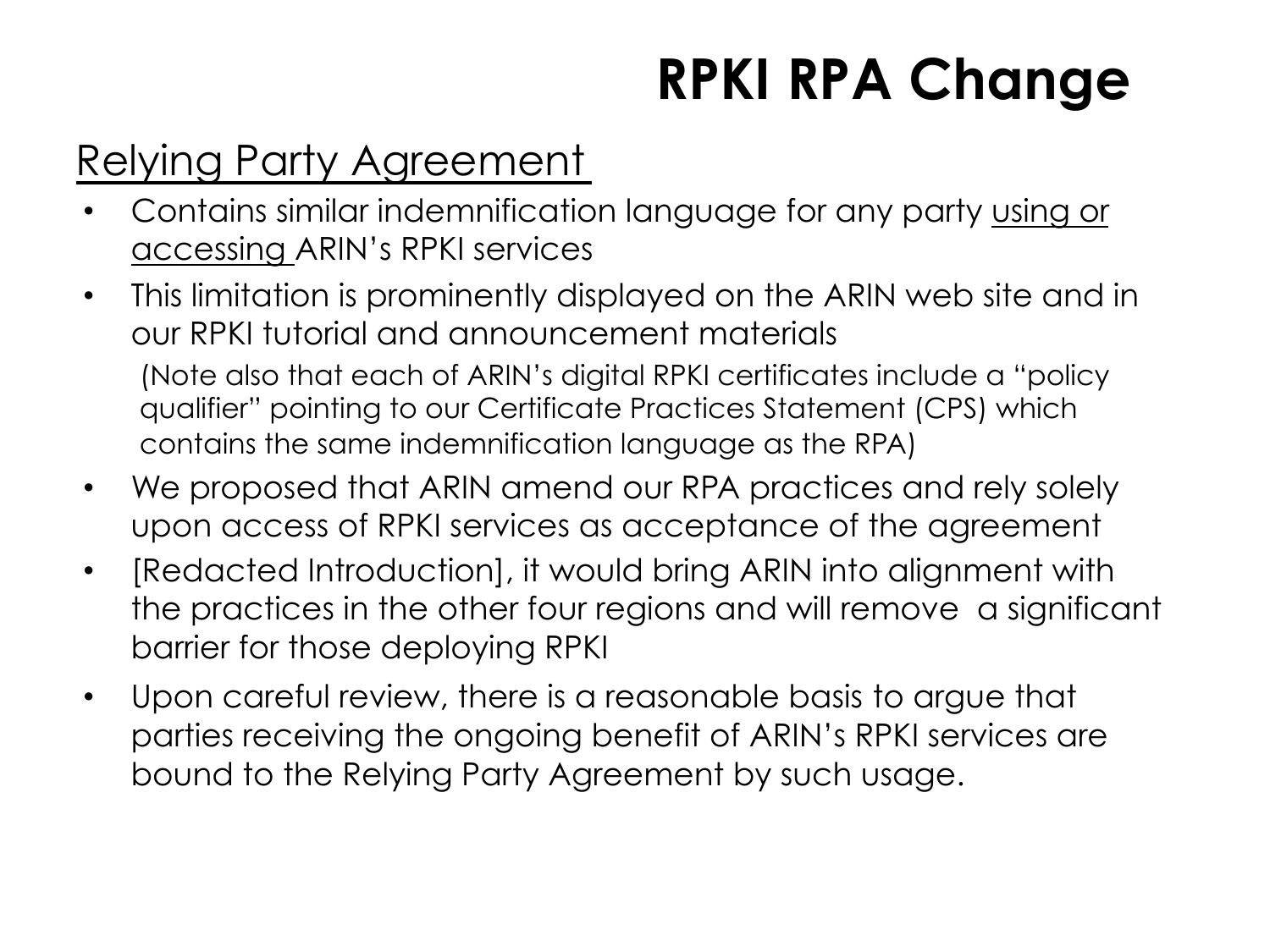#### ARIN Insurance Coverage

- As a result of the RPKI liability question, ARIN undertook in 2015 its first comprehensive insurance coverage review
- [Redacted insurance background]
- [Redacted insurance background]
- For 2016 and beyond, we have established a new professional liability policy with \$[Redacted value] coverage and improved language regarding scope of coverage.

In light of ARIN's existing indemnification against third-party claims by customers using our RPKI services, and the improved professional services insurance coverage, we propose that ARIN change its approach to the Relying Party Agreement in order to facilitate further RPKI deployment, and consider the overall risk profile to be acceptable.